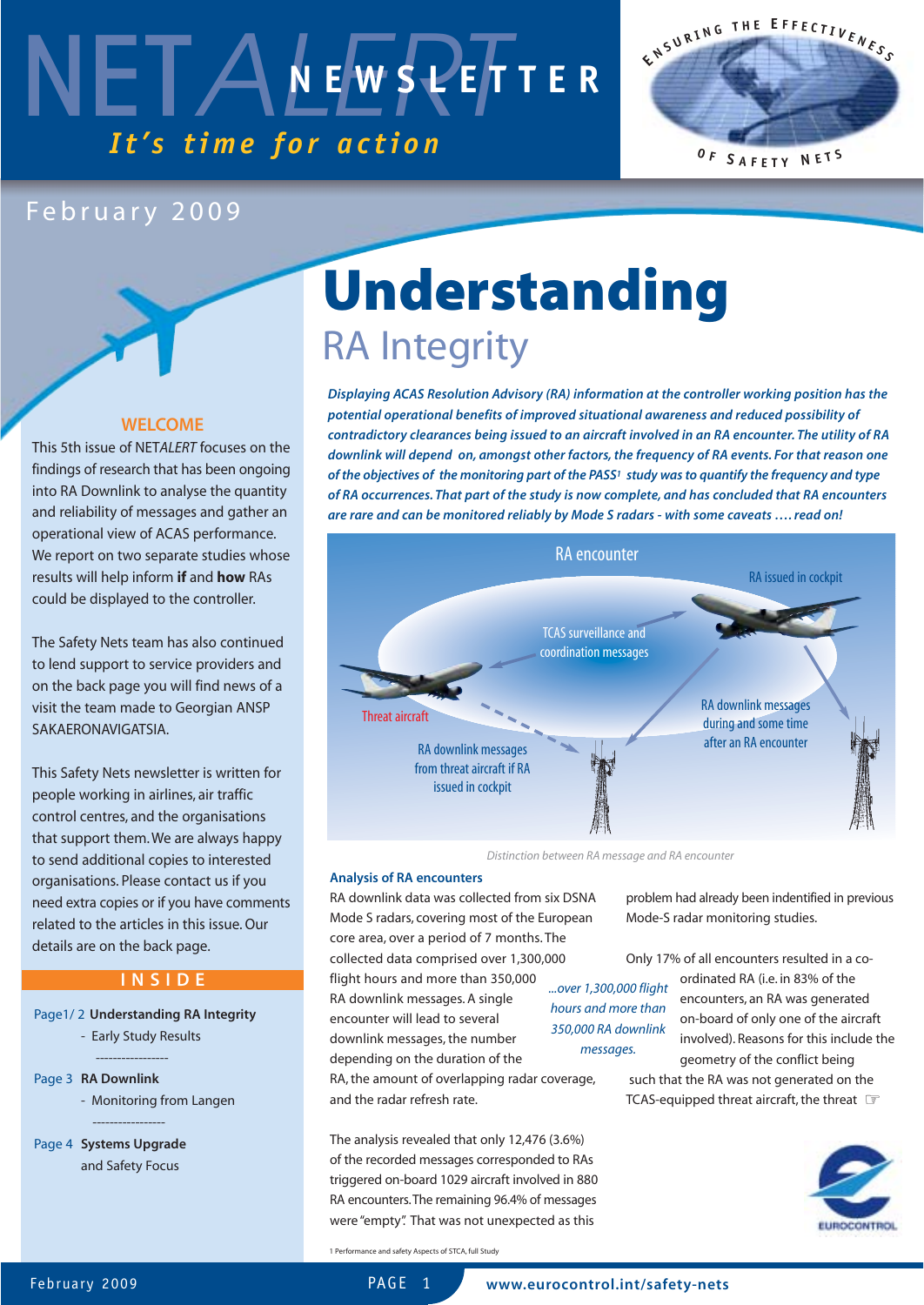# $N$   $t$ 's time for action  $\sqrt{2}$

## **Understanding**  RA Integrity *continued* **Types of RA**

aircraft not being TCAS equipped or the threat aircraft TCAS being in Traffic Advisory (TA) only mode. The first case occurs when one aircraft is climbing or descending while the other is in level flight (on the latter aircraft, narrower parameters for RA generation apply).

Some of the 880 RAs were classified as "intentional" – i.e. they were generated during flight testing or military operations. Among the remaining "unintentional" encounters, the majority (61%) of RAs were solely "adjust vertical speed" RAs. In 24% of cases, the RA was a "climb" or "descend" RA, usually followed by a weakening RA to "adjust vertical speed". About 10% were preventive RAs, occurring mainly between IFR and VFR flights.



*Distribution of RA encounters as a function of threat aircraft equipage*

On average, RAs encounters occurred every 960 flight hours on board TCAS equipped aircraft. The average duration of all RAs was 33 seconds, with 85% of RAs lasting between 5 and 45 seconds.

The distribution of encounters across flight levels was also analysed. A noticeable peak

accounted for the majority flights. Outside this, *transponders continuously transmitting RA messages of empty messages.*

occurred below FL 40, corresponding to encounters between IFR flights and VFR most encounters occurred between

FL 90 and FL 140 and between FL 210 and FL 360 because level-off geometries most frequently happen in these altitude bands.

#### **Analysis of RA messages**

Returning to the 96.4% of RA downlink messages that are "empty" (i.e. do not correspond to RAs triggered onboard aircraft). Most of the empty messages are sent, continuously by a small number of aircraft throughout their flights – just 37 aircraft with faulty transponders continuously transmitting RA messages accounted for the *lasting between 5 and 45 seconds. Just 37 aircraft with faulty*

majority of these.These messages are a nuisance, but can be easily detected by an RA monitoring system.

The full report can be downloaded from this web page: http://www.eurocontrol.int/safety-nets/public/standard\_page/PASS.html



Messages that corresponded to RAs triggered on-board aircraft were

also checked for errors and inconsistencies in the information that was *messages were valid.* downlinked. It was found

*Only 12,476 (3.6%) of the recorded*

that in 33% of the cases where the threat aircraft is not Mode S equipped, aircraft report incorrect relative bearing or altitude of the threat.Whether these errors would have any impact on the display of RAs to controllers needs to be determined.

#### **Conclusions so far**

This study has provided an insight into the frequency of occurrence of RA encounters and their distribution over a number of factors, including threat aircraft equipage, flight levels and type of RA. The main finding was that there is a relatively low occurrence of RAs. The work enhanced understanding of the

issues which exist with downlinked messages, which are currently being addressed. It also confirmed that RA encounters could be reliably monitored via Mode S. *occurred every 960 flight hours on board of TCAS equipped aircraft. was 33 seconds, with 85% of RAs*

> The findings of the study will now be discussed in the SPIN

Sub-Group to form recommendations for the future of RA downlink.

PAGF<sub>2</sub>

*On average, RAs encounters*

*The average duration of all RAs*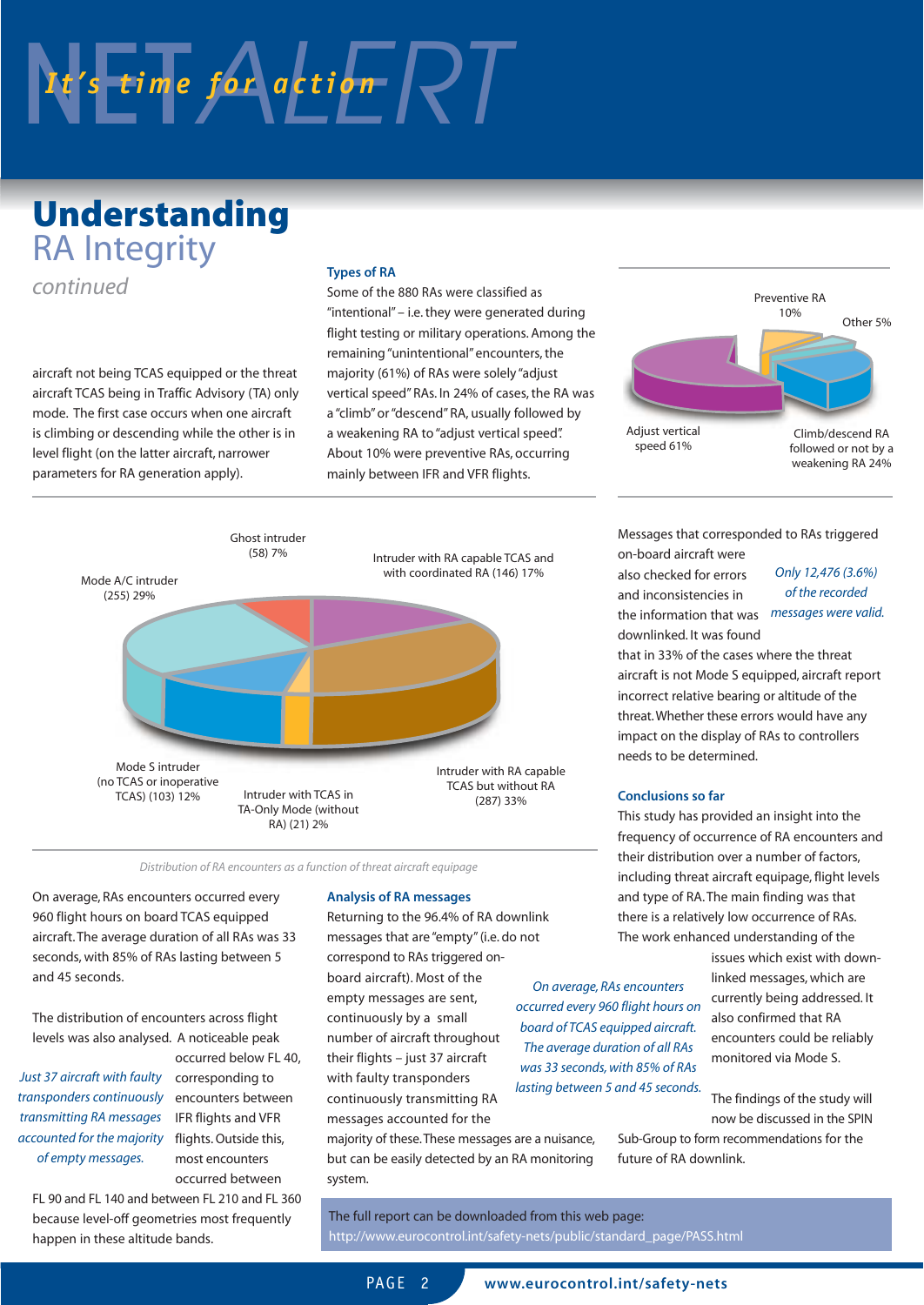**E <sup>N</sup> <sup>S</sup> <sup>U</sup> <sup>R</sup> <sup>I</sup> <sup>N</sup> <sup>G</sup> <sup>T</sup> <sup>H</sup> <sup>E</sup> <sup>E</sup> <sup>F</sup> <sup>F</sup> <sup>E</sup> <sup>C</sup> <sup>T</sup> <sup>I</sup> <sup>V</sup> <sup>E</sup> <sup>N</sup> <sup>E</sup> <sup>S</sup> <sup>S</sup> <sup>O</sup> <sup>F</sup> <sup>S</sup> <sup>A</sup> <sup>F</sup> <sup>E</sup> <sup>T</sup> <sup>Y</sup> <sup>N</sup> <sup>E</sup> <sup>T</sup> <sup>S</sup>**

# **RA Downlink**  Monitoring from Langen

**DES** has an ACAS monitor installed in the Langen ACC. We asked Steffen Marquard of DFS to explain how the system works and how the findings are being used.

*"The Langen ACAS monitor detects and records all Resolution Advisory (RA) events in the airspace around Frankfurt. Recorded information can then be combined with radar data to show vertical and horizontal separations for an RA. This information can be used in activities such as statistics monitoring,supporting ACAS equipment specifications, planning of airspace structures and ATC procedures, and as necessary to support incident investigations (see text box for more information)."*

*"The ACAS monitor has shown that there are about 1.5 to 3 RAs per day in the Frankfurt area. Over a period of 221 consecutive days, 302 valid RAs were recorded by the system.The geographical pattern of the alerts indicates that there are no significant 'hotspots' of RA activity."*

#### **Future work**

*"The experience gained at Langen is being taken a stage further by DFS through a new ACAS monitoring project. Further monitoring stations will be installed to provide complete coverage of German airspace, allowing DFS to build up an overview of the system as a whole, in addition to investigating specific events."*

*"Another major task is to investigate the technical feasibility of downlinking and displaying RAs on the controller working position. The work will recommend if and how RAs could be displayed to the controller taking into account factors such as data quality and the time delay between the occurrence of the RA and it being displayed on the controller work position. Such recommendations will then need to be considered in the light of other factors outside of the scope of the project such as legal, procedural and HMI issues".*

#### **How the ACAS monitor works**

In addition to the RA co-ordination messages broadcast between aircraft, ACAS transmits an RA broadcast message to the ground (on a frequency of 1090 MHz) and also stores the RA information in the aircraft transponder which can be extracted via Mode S radar (on a frequency of 1030 MHz).

separated by a horizontal distance of 0.78NM). Non-identical addresses are assumed to be 'false' RAs, for example with unknown or invalid content or active RAs without an intruder, and not recorded.



The ACAS monitor at Langen receives all RAs and combines and filters data from both the 1090 MHz and 1030 MHz channels. An event filter compares the unique ICAO 24-bit addresses of the RA broadcast message and the RA information extracted via Mode S. Where two identical addresses are correlated, the RA is assumed to be valid and the event recorded. These are then combined with radar and flight plan data to allow aircraft tracks and the event geometry during the RA to be displayed graphically and analysed (see example on the right for an RA where the aircraft are



Further information on the DFS ACAS monitor project may be found at: http://www.eurocontrol.int/safety-nets/public/news/080527\_safety\_nets\_workshop\_2.html